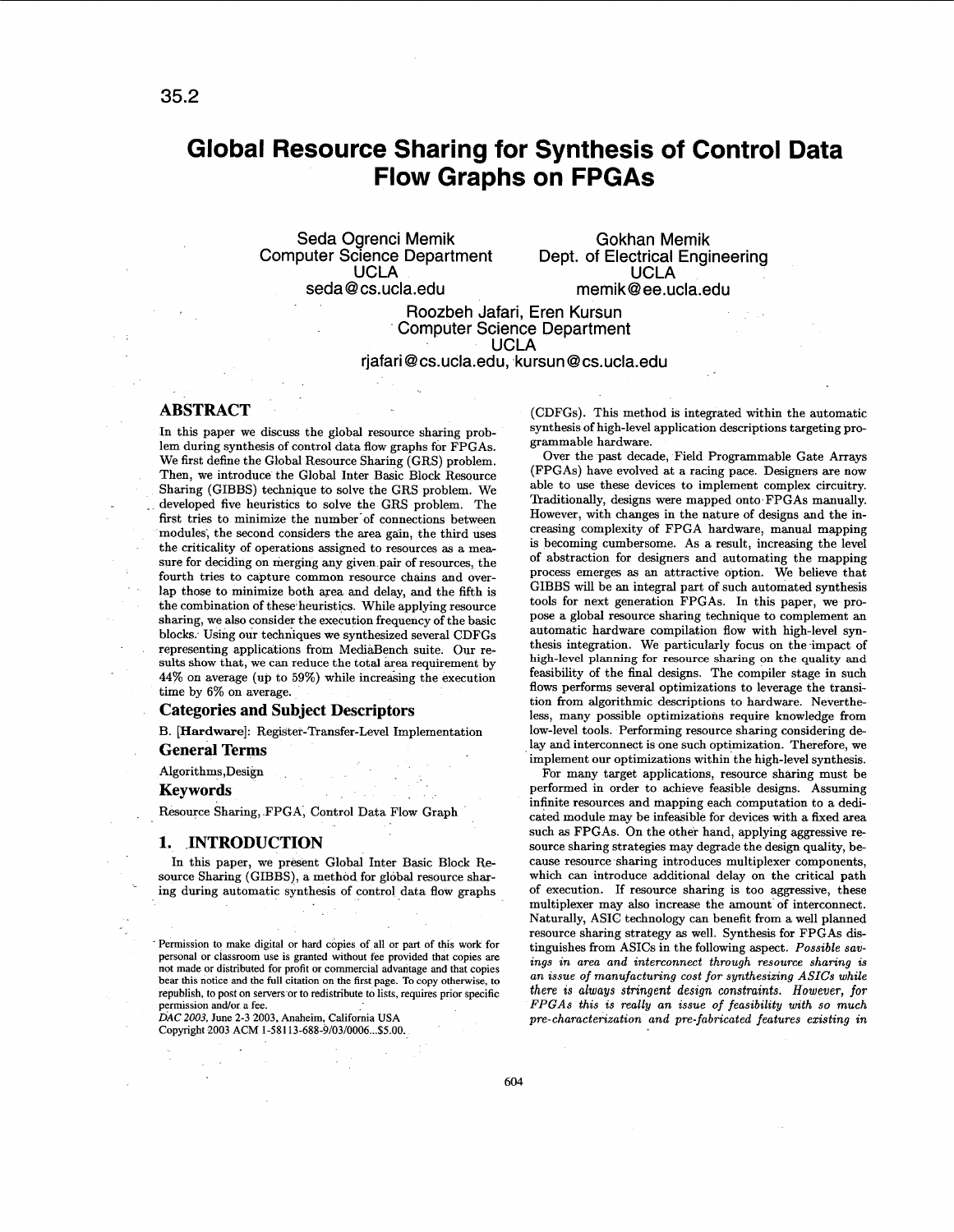#### *the target technology.*

Specifically, our contributions in this paper are:

- We introduce the concept of inter basic block resource sharing during automatic synthesis of CDFGs targeting FPGAs.
- *0* We provide heuristics for global inter basic block resource sharing. We incorporate profling information into our optimization process.
- *0* We present experimental results for representative applications measuring the effectiveness of the proposed techniques.

The rest of this paper is organized **as** follows. Section 2 gives an overview of existing automatic synthesis paths from high-level descriptions to programmable hardware. We also summarize some existing work on the problem of resource sharing in the global sense. We provide background information related to our work in Section **3.** The problem of global resource sharing will be formally defined in Section **4.**  We will describe our algorithm for global resource sharing in Section *5.* In Section 6 we present experimental results. Section **7** concludes the paper with a summary.

## **2. RELATED WORK**

Early efforts in automatic mapping of computation onto programmable logic dealt with extracting customized instructions from **an** input program and assigning those to a programmable co-processor while the remainder of the program is compiled targeting a CPU. Computationally intensive kernels were considered for hardware implementation and it was the task of the compiler to identify those portions of the input code. Compilers accompanied by their respective novel processor architectures like PRISM **[13],** Garp **[3],**  [2], NAPA C compiler **[5],** and Chimaera **1141** were proposed.

Other projects proposed automatic datapath generation from high level descriptions such **as** Match **[6],** Cameron **[7],**  and DEFACTO [10].

Resource sharing in the global context, i.e., with respect to a CDFG has not been incorporated into existing hardware compilers targeting programmable systems. There are some proposed techniques for efficient resource sharing in high-level synthesis of ASICs. Kim et al. [8], proposed a technique to transform a data flow graph with conditional branches into an equivalent representation without conditional branches. This transformation involves resource sharing between operations from mutually exclusive parts of conditional branches. The execution model of this technique treats the complete data flow graph with conditional branches **as** a flattened entity. As we will describe our execution model in Section **3,** it will be clear that it is fundamentally different than their model. Kim et al. do not consider neither the input dependent behavior of the control flow nor the interconnect complexity of the resource sharing decisions in their technique. Raje and Bergamaschi **[ll]** proposed an algorithm to perform resource sharing for both registers and functional units taking interconnect and multiplexer costs into account. Their execution model is similar to that of Kim et al. and again the fact that different execution paths can be executed with different frequencies is not considered. In their work, they aimed to combine interconnect and area within a single cost function, while we explored the benefits and shortcomings of different optimization objectives

including, but not limited to interconnect and area within a variety of heuristics.

## **3. BACKGROUND**

In a generic flow for automatic mapping of application onto programmable hardware, the application described in a high-level programming language is processed by the compiler. The compiler generates an *internal representation*  (IR). While internal representations in different compilers take different forms and names, essentially they capture two basic pieces of information about an application: control flow and data dependency. A control data flow graph produced by the compiler stage provides this information to the high-level synthesis step. Next, high-level synthesis generates a *Register Transfer Level* (RTL) description of the design. Back-end tools perform logic synthesis and physical synthesis on this RTL description and create the bit-stream data to program the target device.

In this work on our focus is within the high-level synthesis stage. This stage contains major tasks related to generation of datapath and control logic based on the information provided by the compiler. The input to the high-level synthesis stage is a CDFG. Figure **1** (a) gives an example of a CDFG. This computation model contains both data and control dependencies within a computation. In our CDFG representation, each node corresponds to a basic block. The edges of the CDFG represent the control precedence between the basic blocks. In turn, each basic block node has an internal DFG representation. These DFGs capture the actual computation and the data dependencies within the application.

Our execution model is based on the sequential execution of basic blocks. Our synthesis methodology generates datapaths for each individual basic block while exploiting the parallelism within basic blocks. ' When the execution proceeds from basic block *bbi* to basic block *bbj,* basic block *bbi* is responsible for generating an *enable* signal that will initiate the execution of basic block *bbj.* Each basic block starts execution when its enable signal is asserted. If a basic block is reachable through multiple possible execution paths, then enable signals from corresponding basic blocks preceding the basic block in control flow are *OR-ed* together to generate the enable signal. Finally, a global control unit is used for the remaining global control signals such **as** reset, initializations, etc.

There are certain practical reasons behind our choice of this particular execution model. First, we are attempting to map a significantly large and complex portion of an application (even there may be complete complete applications in some cases) onto hardware. Hence, the intermediate representation is bound to contain tens, even hundreds of basic blocks. Using a flat CDFG representation, scheduling, binding and synthesizing control efficiently both in terms of design quality and run-time is challenging.

Since our target hardware is an FPGA, logic and routing area is restricted. Under these circumstances, resource sharing is not an optimization option, instead a requirement. We need an efficient way of sharing functional units among datapaths of basic blocks. However, sharing should not introduce large critical path delays and a larger demand on intercon-

<sup>&</sup>lt;sup>1</sup>In order to increase parallelism, entities containing multiple basic blocks (e.g., hyperblocks 191) can be equivalently given to our high-level synthesis tool **as** input.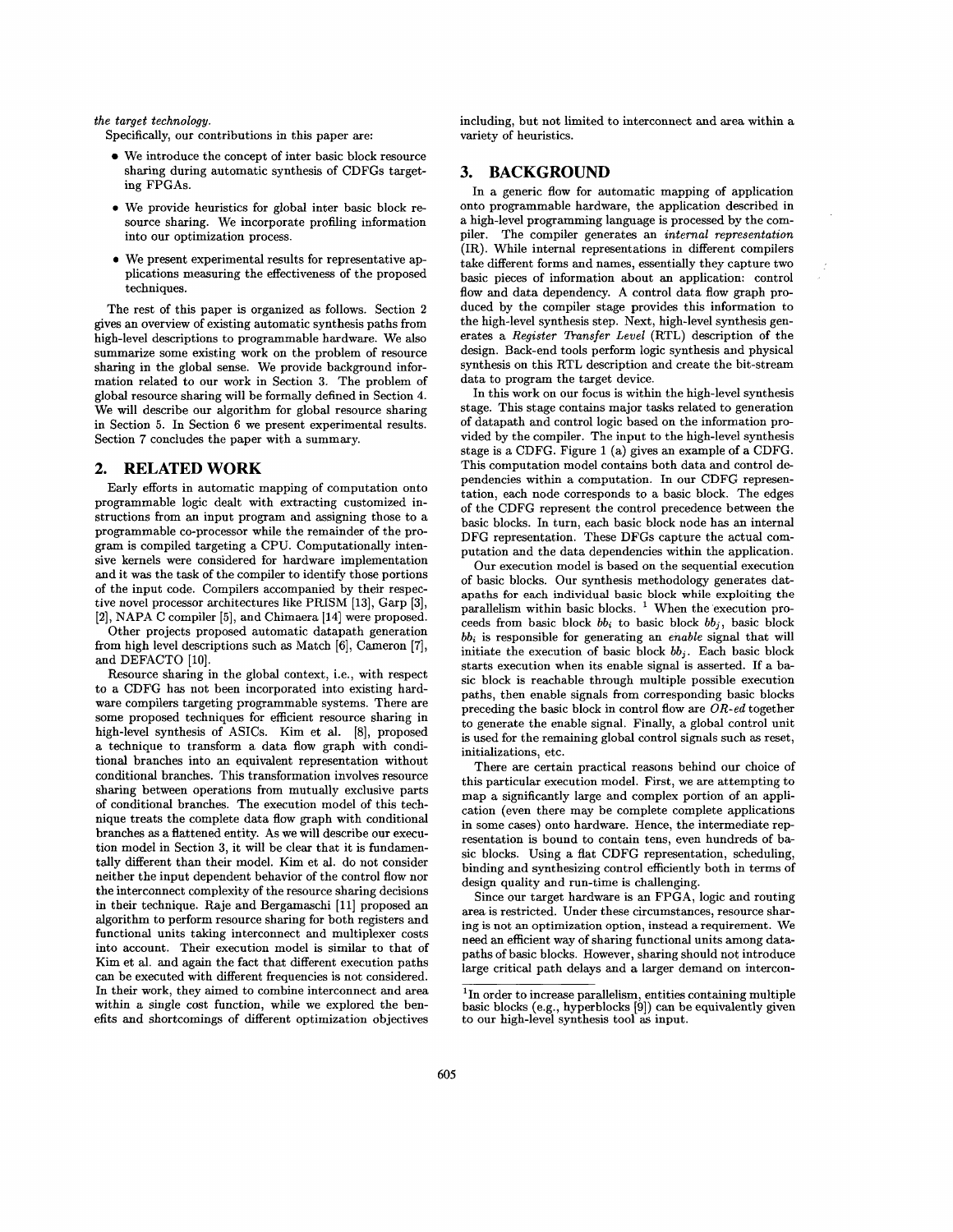

**Figure 1: (a) An example CDFG: each node is a basic block containing an internal DFG. (b) Illustration of our execution model.** 

nect and logic resources due to additional multiplexers to overshadow the anticipated benefit. Moreover, not every execution path is invoked in equal frequency. Resource sharing should consider the criticality of individual basic blocks. In addition, resource sharing may reduce the overall execution time by reducing the average interconnect length.

## **4. PROBLEM FORMULATION**

In this section we present a formal definition of GRS. GRS refers to reusing a functional unit within datapaths of multiple basic blocks. We formulate the GRS problem **as** follows:

*Input: a CDFG, a library* of *functional modules and mul-* $$ *and the execution frequency of each basic block.* 

*GSR is to find a set of modules to be shared among multiple basic blocks, such that the decrease in area requirement is maximized while the increase in the expected latency of the CDFG is less than*  $\Delta$ .

**A,** the increase in the expected latency of a CDFG is equal to  $\Lambda = \sum_i f_j \times \delta_j$ , where  $f_j$  is the execution frequency of basic block  $bb_j$  and  $\delta_j$  is the increase in the critical path of basic block *bbj* .

Ultimately we aim to synthesize a CDFG with smaller area via sharing. However, we need to insert steering logic into basic block datapaths to achieve this. Each multiplexer component muxi will introduce an additional delay of di into the datapath. This delay can cause the critical path of a basic block to increase and hence the expected latency of the CDFG.

## **4.1 On the Complexity of Global Resource Sharing**

It can be shown that the GRS problem is NP-Hard by transformation of an arbitrary Knapsack Problem instance to a GRS instance in polynomial time. We'omit the details of this proof due to space considerations.

# **5. GIBBS: GLOBAL INTER BASIC BLOCK RESOURCE SHARING**

In this section we present five heuristics to solve the GRS problem. All heuristics require an initial datapath for each basic block. In addition, they use **a** library of modules annotated with delay and area estimates. Note that the modules for a basic block might already be shared among different operations of that individual block. In addition, all heuristics are iterative algorithms. In each iteration only two resources from different basic blocks are merged together.

Let us fist defme the *criticality* of a resource. The idea behind criticality is to establish a relationship between the time spent to complete an operation and its effect on the overall execution time of the application. Specifically, we measure the criticality as<br> $cr = \frac{basic\_block\_frequency}{slack\_of\_operation}$ 

*basicblock-f requency* is the execution frequency of the basic block containing the operation and *slack of resource* is the slack of the operation in the initial schedule. Using the slack of the operations, GIBBS calculates the criticality of a resource. If multiple operations axe assigned to a resource, the criticality of the resource equals to the maximum of the criticalities of the operations. Criticality is used by all heuristics to estimate the negative effects of resource sharing.

The fist heuristic **(Heu-I)** tries to minimize the number of connections between the modules. This is achieved by examining the input and output connections of each module. During this examination, Heu-I determines a pair of resources with the most number of common inputs and outputs. To break ties, Heu-I considers the criticality of the resources and selects the least critical pair of resources. The least critical pair is the pair with the smallest *cr* value for the resource having the larger *cr* within the pair, i.e., minimum of maximums.

The second heuristic **(Heu-A)** pursues area minimization aggressively. Heu-A considers the estimated area gain for each sharing and selects the pair with the highest expected area reduction. Similar to Heu-I, ties are broken by the criticality rule.

The third heuristic **(Heu-P)** approaches the interconnect optimization by trying to capture common chains of resources with direct data communication. Consider an application with a frequent case of addition operation followed by a multiplication operation in several basic blocks. Heu-P checks the entire application and captures such common source-destination pairs. Once such combinations are found, they are prioritized to be shared **as** a chain of modules with other symmetric chains in different basic blocks.

The fourth heuristic **(H-S)** is based on criticality of resources defined earlier **as** an auxiliary measure for the previous heuristics. The mobility of operations assigned on a resource is an indication on how much extra delay can be tolerated along the path through that resource. This in turn, signifies opportunities to perform resource sharing such that the resulting increase in the path delay due to multiplexers can be absorbed within the operation mobilities without worsening the overall performance.

The last heuristic **(Heu-C)** combines Heu-I, Heu-A, Heu-P, and Heu-S. When comparing pairs of modules, Heu-C calculates the gain function for all three schemes. Then, it combines them in a weighted sum and merges the resource pair with the highest combined gain. For example, the gain for Heu-A is the expected fraction of area reduced by performing the sharing. Similarly, the gain of Heu-I is the fraction of interconnects avoided with resource sharing. The gain function for Heu-P is the avoidance of extra delay due to multiplexer insertion between consecutive modules in a chain. Specifically, the gain is the delay of the multiplexer that with other techniques would have been used, divided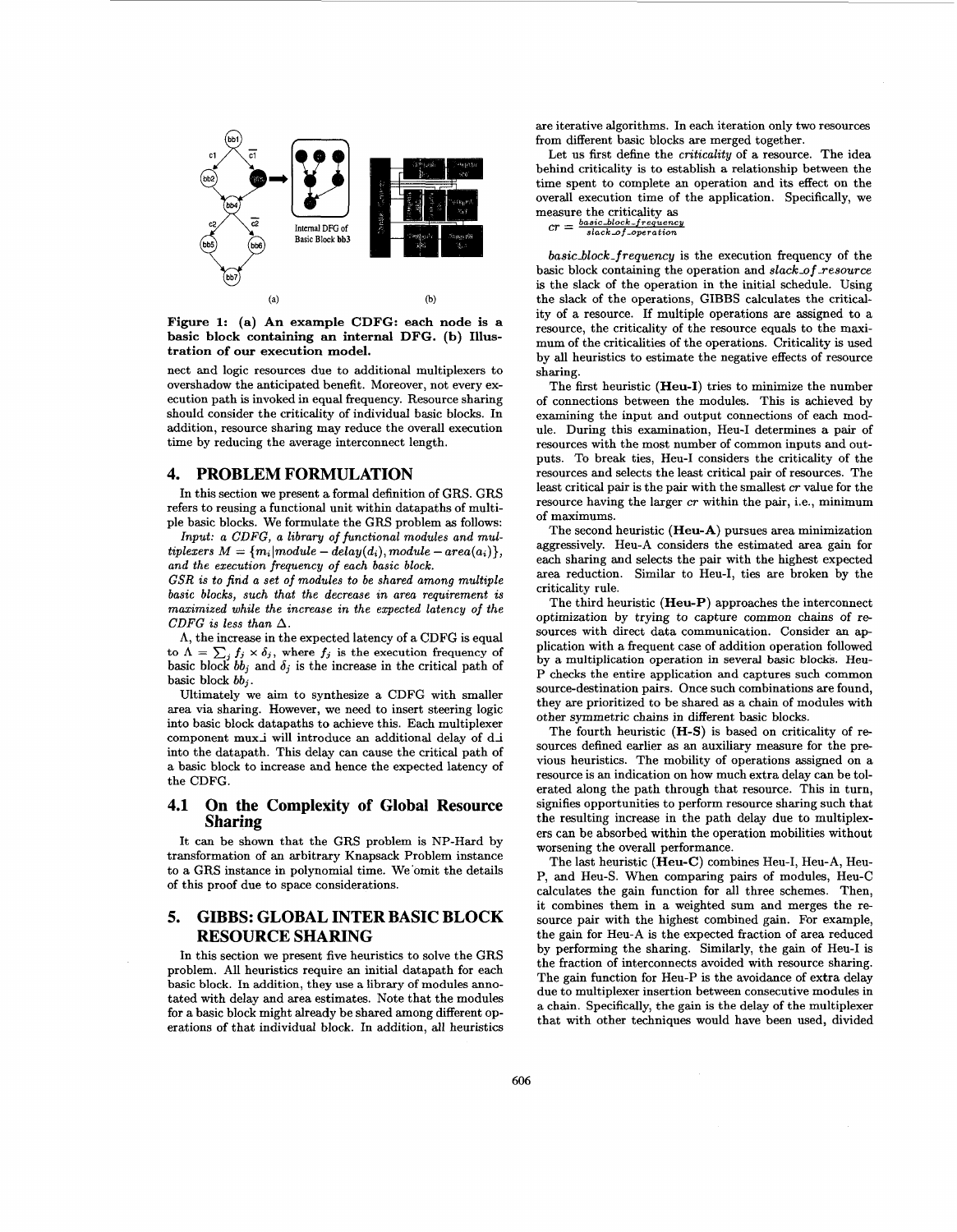

**Figure 2: Initial datapath synthesized for a sample CDFG consisting of two basic blocks.** 

![](_page_3_Figure_2.jpeg)

**Figure 3: Datapath after applying one iteration of Interconnect-driven Heuristic Heu-I. Modules M1 and M2 are merged.** 

by the length of the critical path of the corresponding basic blocks.

The completion criteria for all heuristics are determined with a user-defined constant limit on the estimated extra delay. When each heuristic selects resources to be shared, it calculates the estimated increase in execution delay (using the multiplexer delays and the execution frequencies of the basic blocks). If the increase is above the threshold  $(\Delta$  in Section **4),** then the resource sharing halts without merging the last candidate pair. The iteratively transformed (partially merged) datapaths of the basic blocks are combined in a single CDFG datapath for generation of the final RTL VHDL by the high-level synthesis tool.

Let us demonstrate how our heuristics that deal with the input circuit topology, i.e., either target interconnect and/or area, perform resource sharing with an illustrative example. Consider the datapaths of two basic blocks (BB1 and BB2) depicted in Figure 2. They represent a portion of a larger design, and inputs/outputs at their interfaces are omitted for simplicity. When we apply Heu-I on these datapaths, resource pairs (Ml,M2) and (A3, A6) are recognized to have the most number of common connections. M1, and M2 have the same destination, whereas A3, and A6 have one common source, which means they both share a common neighboring resource. Note that, there is a direct connection between M2 and A6. There is another connection between M2 and A3 going through the multiplexer module. Although there is **a**  multiplexer inbetween, we treat this connection **as** a direct connection between M2 and A3, from the perspective of data

![](_page_3_Figure_7.jpeg)

**Figure 4: Datapath after applying one iteration of Area-driven Heuristic Heu-A. Modules D1 and D2 are merged.** 

![](_page_3_Figure_9.jpeg)

**Figure 5: Datapath after applying one iteration of Pattern-based Heuristic Heu-P. Modules M1 and M2, and A3 and A6 are merged respectively.** 

communication. Sharing, i.e., merging A3 and A6 will result in a single connection between M2 and the merged module going through the multiplexer. The direct connection between M2 and A6 will be eliminated. At this point to break the tie between the pairs (Ml, M2) and (A3, A6), Heu-I compares  $max{cr.M1, cr.M2}$  and  $max{cr.A3, cr.A6}$ . Assume, max $\{cr.M1, cr.M2\} > \max\{cr.A3, cr.A6\}$ . Then, Heu-I decides to share M1 and M2. The resulting datapath is shown in Figure 3. Heu-A, on the other hand, checks the area of the modules. The divider modules will clearly result in the best area reduction. Hence, Heu-A selects to merge D1 and D2 modules. The datapath after Heu-A is depicted in Figure **4.** Note that, this decision forces two more multiplexers to be included on the critical paths of both basic blocks. Heu-P, on the other hand, counts the number of common pairs of connected resources. In Figure 2, there are four multiply-add, three add-divide, and two add-multiply chains. Hence, Heu-P will select mul-add pairs to be merged together if possible. M1 and M2 **as** well **as** A3 and A6 will be merged in a single iteration. The datapath after this sharing is shown in Figure *5.* In our simulations, we put equal weight to all three heuristics within Heu-C. In this case, since the merging of dividers will result in significantly more area reduction than the other merging strategies, Heu-C will perform sharing of the dividers first. Figure *5* depicts the overall summary of the steps in the GIBBS technique.

## **6. RESULTS**

To evaluate the effects of resource sharing, we have created an automated path from programs written in C to RTL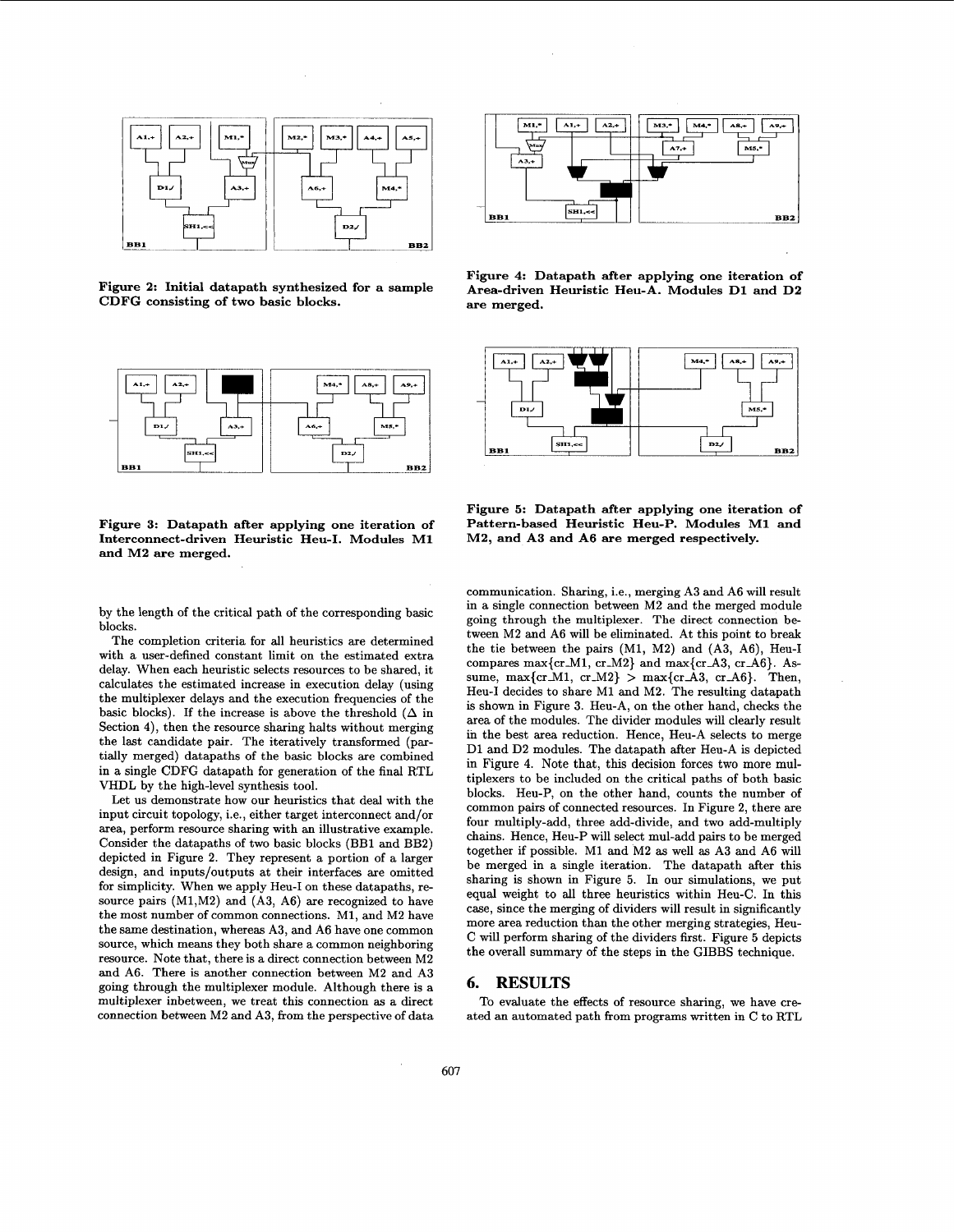| GIBBS(initial datapath for CDFG, module library, block-execution-frequencies, $\Delta$ ,<br>heuristic-SEL $=$ {Heu-I, Heu-A, Heu-P, Heu-S, Heu-C}}                                                                              |
|---------------------------------------------------------------------------------------------------------------------------------------------------------------------------------------------------------------------------------|
| <b>if</b> (heuristic-SEL $==$ Heu-A)                                                                                                                                                                                            |
| place module types used in the CDFG datapath in a sorted list according to their area                                                                                                                                           |
| while (exec_delay_increase $\leq \Delta$ ) do                                                                                                                                                                                   |
| $\mathbf{if}$ (list not empty)                                                                                                                                                                                                  |
| module type $T =$ head of sorted list                                                                                                                                                                                           |
| module-pair $(m_i, m_j)$ = execute Heu-A(module library, T, CDFG datapath, block execution frequencies)                                                                                                                         |
| if $(module-pair(m_i, m_j) == NULL)$                                                                                                                                                                                            |
| remove head of sorted list of types                                                                                                                                                                                             |
| else                                                                                                                                                                                                                            |
| merge $(m_i, m_j)$ by combining the operations assigned to either resources on a single module<br>insert multiplexer modules at the input pins of the merged modules if necessary<br>update datapaths for affected basic blocks |
| else                                                                                                                                                                                                                            |
| return                                                                                                                                                                                                                          |
| exec_delay_increase += Expected_Delay_Increase(module library, basic block pair $(b_i, b_j)$ , $f_i, f_j$ )                                                                                                                     |
| end while                                                                                                                                                                                                                       |
| undo last resource sharing move                                                                                                                                                                                                 |
| else                                                                                                                                                                                                                            |
| while (exec_delay_increase $\leq \Delta$ ) do                                                                                                                                                                                   |
| module-pair $(m_i, m_j)$ = execute heuristic-SEL                                                                                                                                                                                |
| merge $(m_i, m_j)$ by combining the operations assigned to either resources on a single module                                                                                                                                  |
| insert multiplexer modules at the input pins of the merged modules if necessary                                                                                                                                                 |
| update datapaths for affected basic blocks                                                                                                                                                                                      |
| return                                                                                                                                                                                                                          |
| exec_delay_increase += Expected_Delay_Increase(module library, basic block pair $(b_i, b_j)$ , $f_i, f_j$ )                                                                                                                     |
| end while                                                                                                                                                                                                                       |
| undo last resource sharing move                                                                                                                                                                                                 |

#### Figure *6:* Overall execution of the **GIBBS** technique.

VHDL. We use 9 MediaBench **[l]** applications for our experiments. The SUIF compiler infrastructure is used to perform the compiler optimizations and generate the IR, which is then transformed into a CDFG. We annotate the CDFG with basic block execution frequencies obtained through profiling. We have implemented our own high-level synthesis tool to perform the initial scheduling and binding for each basic block, which assumes that each instruction type in the CDFG can be mapped to a distinct module type. The initial scheduling and binding minimizes the number of modules required for each basic block. However, it does not perform any resource sharing among basic blocks. Then, separately we apply our resource sharing algorithms. Generation (and removal) of necessary modules while resource sharing is performed within our tool chain. After the resource sharing **is**  completed, the tool generates an RTL VHDL description of the datapath for the complete CDFG including the insertion of necessary register and multiplexers. This VHDL code is then synthesized using Synplify Pro 7.0 from Synplicity and placed and routed by Xilinx Design Manager. We obtain area, wirelength and delay information after physical synthesis.

We have performed two sets of experiments. In the fist set of experiments, we measure the effects of resource sharing on the area and execution delay of the design. The results for area are summarized in Figure 7. Overall, we see that the Heu-S and Heu-C perform the best, reducing the area by **as** much **as** 58% **(42%** on average) **and** 59% **(44%** on average), respectively. For most benchmarks, Heu-P did not bring significant improvement. However, for the gsm benchmark, it reduces the area by 24%. For the gsm application, we have combined the basic blocks from the gsm-decoder and gsm-encoder programs in one CDFG. These programs exhibit similar structures, hence Heu-P is able to capture large amounts of symmetry.

The effect on the execution time for all the heuristics is presented in Figure 8. We see that, for most benchmarks, resource sharing increases the delay. However, in some benchmarks we observe the benefit of having reduced the overall area, hence the wirelenght. We see that the Heu-S algorithm causes the largest increase in the delay. The reason lies in the fact that, Heu-S is the heuristic that performs the most resource sharing without considering the effects on the interconnect. In other words, Heu-S replaces large blocks with several smaller, but highly connected modules. Therefore, in most benchmarks it has a negative overall impact.

We were also interested in the relationship between the aggressiveness of resource sharing and delay penalty. To explore this, we have performed several experiments with the convolve benchmark varying the  $\Delta$  value. Figure 9 summarizes the results for reduction in area as we change  $\Delta$  value between 1% and 100% of the initial delay value. We see that, most heuristics increase their area efficiency **as** we allow larger delay penalties. The Heu-S, on the other hand, is not effected by the  $\Delta$  value. The reason lies in the composition of the initial design. All heuristics estimate the area improvement for a sharing decision. Since extra multiplexers should be added to perform sharing, in practice only larger blocks (e.g., multipliers, dividers, adders) are considered for sharing. Therefore, for each benchmark, there is a hard limitation on the possible area reduction.